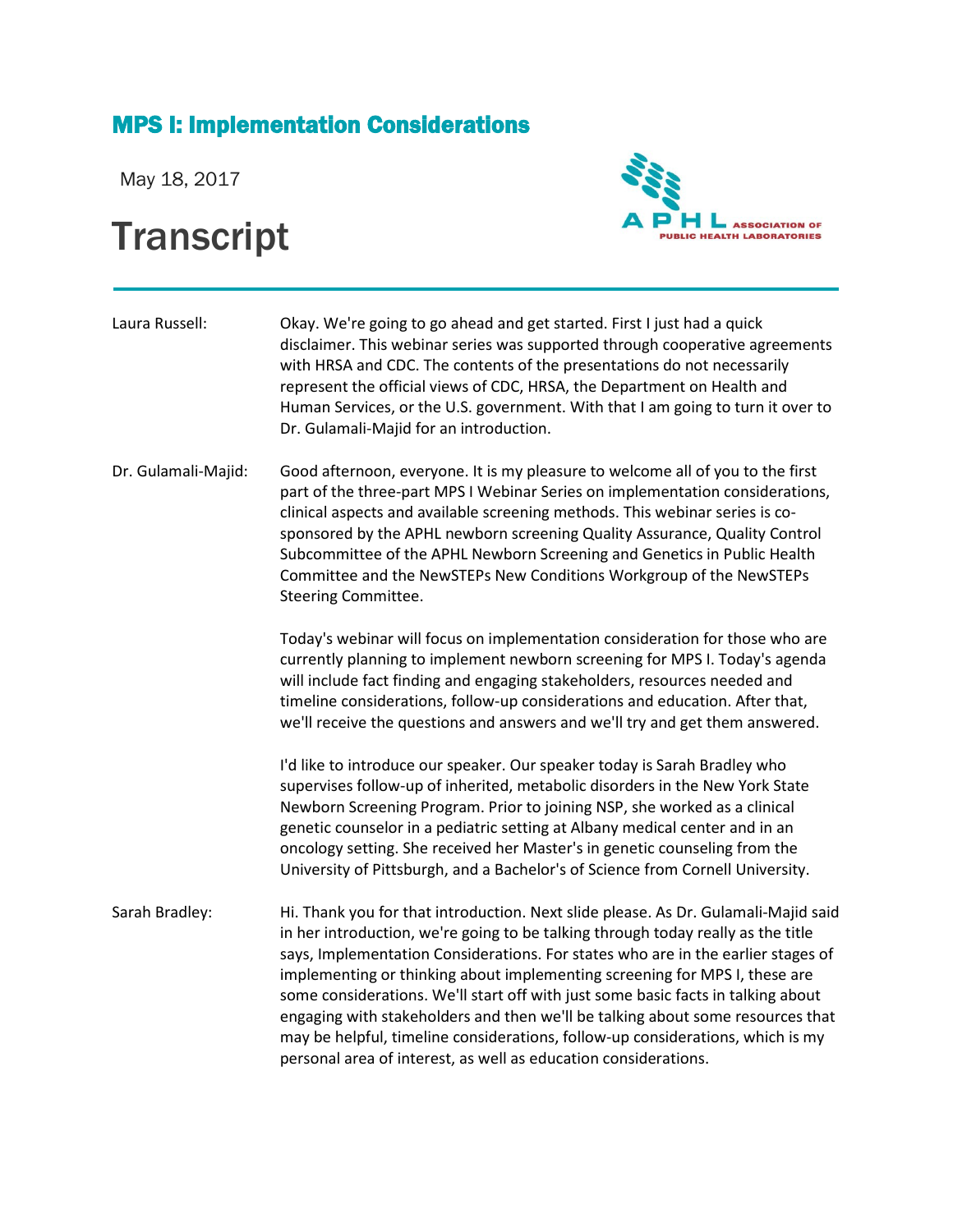Next slide. Just to give a little bit if background, as Dr. Gulamali-Majid said, I'm a follow-up supervisor here with the New York State Newborn Screening Program. To give you a little bit of context, I'm not doing this presentation, I'm not coming to you as an expert on MPS I implementation. Because in New York State, we are doing a pilot study right now for MPS I, but it's with a limited population, with samples from a few hospitals. We're, like many of you, in our early stages of doing a statewide implementation.

I'm coming to you as somebody who is in the midst of picking through these challenges ourselves. When I came to the Newborn Screening Program four years ago, it was in the midst of when we were doing our ALD implementation, and soon after we then did our Pompe implementation. I'm definitely familiar with rolling out a new condition.

In New York we had been doing a pilot study with Dr. Melissa Wasserstein who is currently at Montefiore Medical Center in the Bronx for LSDS. This began in 2013 and it was initially for Fabry, Gaucher, Niemann-Pick and Pompe disease. We went live with Pompe screening in October 2014. In May of 2015, a few months later, we added MPS I to the pilot too. We've been doing the MPS I pilot for about two years now.

Our method that we used is MS/MS for the IDUA enzyme activity. For the pilot we are doing one tier only but we do plan to add a 2nd tier molecular test for MPS I when we eventually go live. Currently that is in the end stages of assay development. That's where the molecular tests [inaudible 00:05:50] right now. With our pilot, we have screened about 29,000 babies. We've had nine babies test positive, of which seven were babies that had pseudodeficiencies and two, we're still waiting to hear what the outcome was.

What's different with our pilot, or potentially different, is that Dr. Wasserstein handles all of the follow-up. We notify them of the abnormal test results, but their group handles notifying the pediatrician, notifying the family, doing all followup testing. It's, in that sense, hands-off for us at the Newborn Screening Program. Our hope is to go statewide with MPS I later this year.

Next slide. I'm going to ask everybody to think about the stakeholders that will be involved for screening for MPS I in your state, and use this as a framework as we think about, through the rest of the discussions today. Obviously the Newborn Screening Program, I think that's probably the majority of the audience today, but also certainly screening for MPS I is going to have an impact on the specialist in our state who will be seeing these babies and will be referring the babies too.

The pediatricians in the state certainly will have a stake in this, as well as the hospitals. Then also obviously this impacts the public and the parents of the kids who are screening positive, but just in general the parents of the kids who are being screened. Just to have that in the back of your mind as we're going through the rest of the presentation today.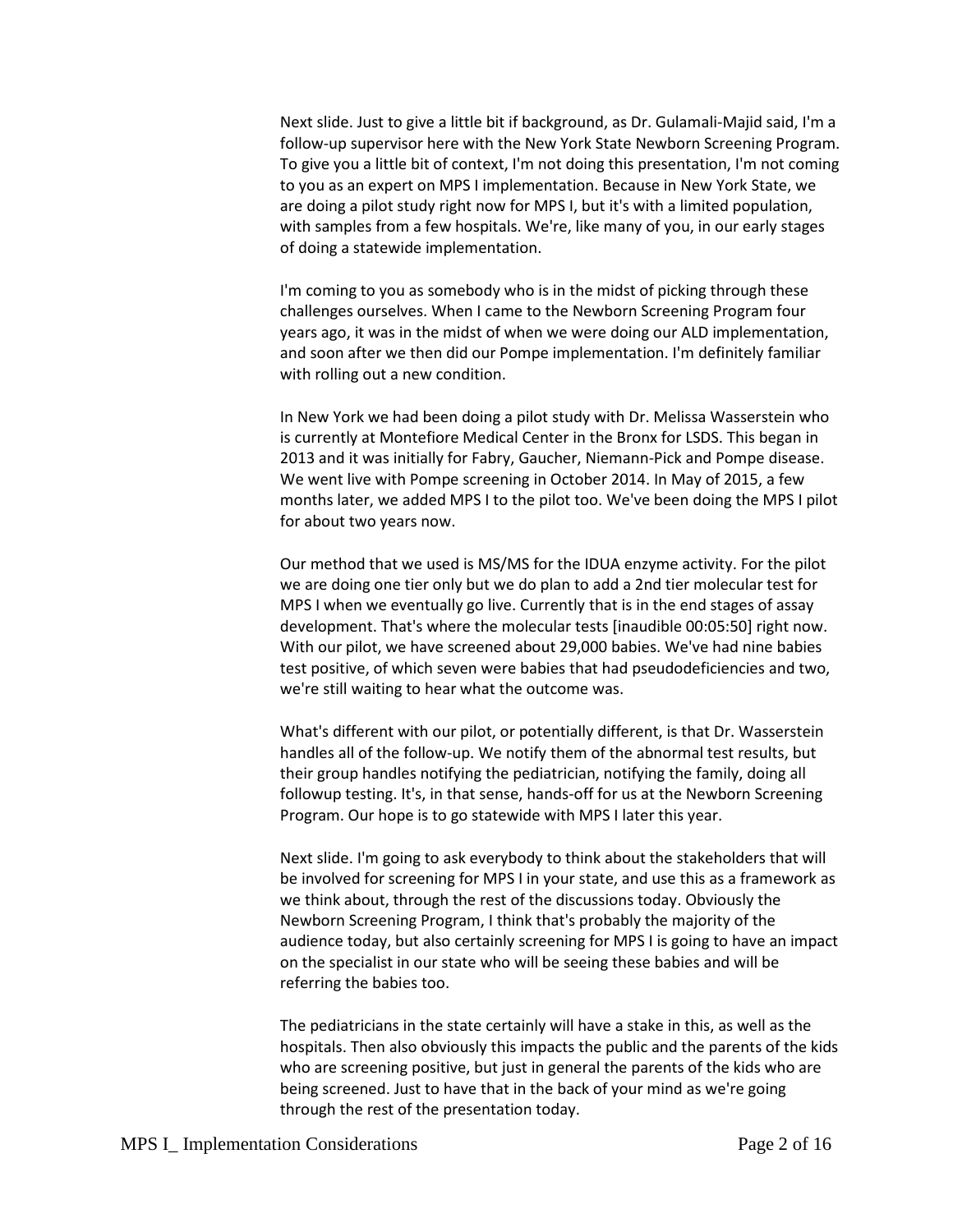Next slide. I don't mean to steal the thunder of Dr. Whitley who's going to be doing our second part of the webinar series on Monday. He's going to be talking about clinical aspects and diagnosis and management of Pompe disease. I don't mean to steal any thunder from him, but I just wanted to provide a little bit of background information for anybody who was not familiar with MPS I, just so we're all on the same page for today.

MPS I stands for mucopolysaccharidosis type I. That's one of a group of metabolic disorders that's caused by an absence or malfunction of a lysosomal enzyme that's needed to break down something called glycosaminoglycans which we'll call from now on GAGs. These are long chains of sugar carbohydrates that help build connective tissues.

As you can see, MPS I is a lysosomal storage disorder. It has been known in the past by different names than MPS I, which are listed here. What you'll most often hear is Hurler syndrome, or Hurler-Scheie syndrome, or Scheie syndrome. Those really represent a phenotypic spectrum where Hurler syndrome is the most severe end of the spectrum and Scheie is the less severe, more mild and Hurler-Scheie is really in the middle. Really MPS I is the preferred terminology, but again, you will still hear people say Hurler.

Next slide. MPS I is caused by mutations in the IDUA gene. That gene codes for an enzyme called alpha-L-iduronidase or IDUA. That breaks down two of those glycosaminoglycans called dermatan sulfate and heparan sulfate. When a child or an individual has MPS I, mutations in that IDUA gene cause the enzyme to either work poorly or not at all. That leads to a buildup of these GAGs in cells, and specifically within the lysosomes.

This disorder is inherited in an autosomal recessive manner, like many of the other conditions that we've screened for in Newborn Screening, such that in general two mutations will cause disease for a child or an infant. If somebody has just one mutation, they are carrier for the disorder, and don't usually have any symptoms.

Next slide. When we look at the phenotype, the clinical picture of MPS I, we see two basic subtypes. This is where some of the terminology can differ. The preferred terminology now is severe versus attenuated MPS I. The severe form is a little bit more common, with a prevalence of about 1:100,000 births. In this form infants appear normal initially at birth but usually develop signs and symptoms in the first couple of years or so of life.

Those symptoms can include a coarsening of their facial features, macroglossia which is an enlarged tongue, an enlarged head, a deep voice, sleep apnea, an enlarged liver and spleen, intellectual disability, hearing loss and skeletal abnormalities that can cause a lot of morbidity. The prognosis for children with the severe form of MPS I, unfortunately they in the past have often passed away before the age of 10.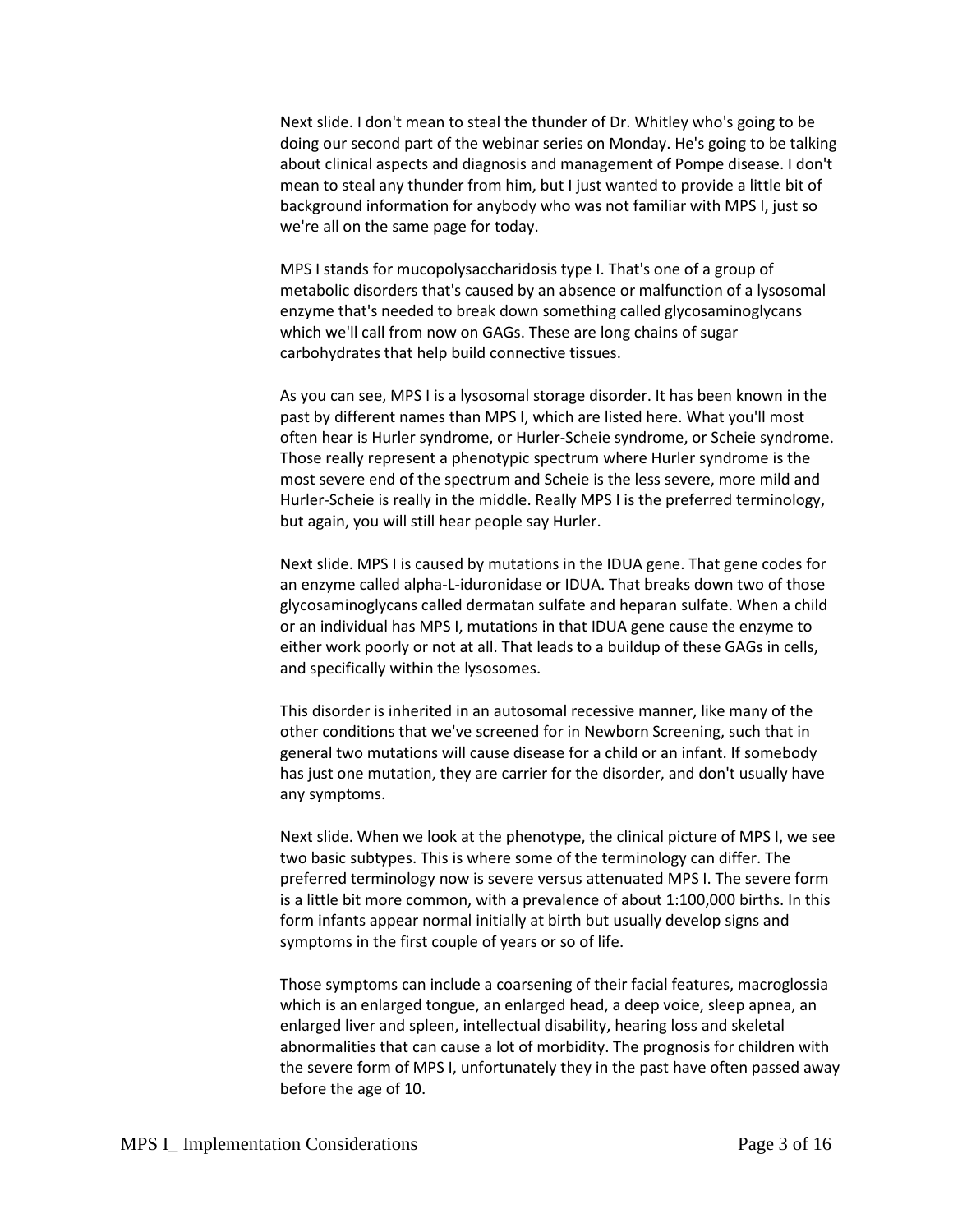The attenuated form of MPS I is more mild, with a little bit later age of onset, usually between age 3 to 10 years. The symptoms are, again, this facial coarsening, learning disabilities, hearing loss, heart disease, the skeletal abnormalities and respiratory disease. We tend not to see the cognitive ... The true intellectual disability tends to be less with this form and some of the other symptoms are less. The prognosis with the attenuated form can be quite variable.

Again, Dr. Whitley will go into, I'm sure, much more detail about this. Again, with terminology, the severe form in the past had been known as Hurler, and the attenuated names have been known as either Hurler-Scheie, or Scheie syndrome.

Next slide. The treatment options for MPS I, in the past it's always been supportive or symptomatic management, physical therapy, particularly with the skeletal abnormalities that the kids had, or even surgery. In more recent years stem cell transplant has become an option, as well as enzyme replacement therapy which when started it's done once a week for the rest of that individual's life.

The stem cell transplant is thought to be particularly a good option. Certainly not an easy option for anybody to go through, but an especially important option for children with the severe form because it can help stop or slow the cognitive decline that they face. ERT does not stop that cognitive decline because it doesn't cross the blood-brain barrier. Again, while we're screening for this, it's helpful to catch those kids early so that stem cell transplant can be an option for them possibly.

Next slide. The diagnosis of MPS I can be made. We do know that we can detect a low level of enzyme activity in peripheral blood leukocytes, in plasma or cultured fibroblasts. It can also be suspected if you have increased excretion of those glycosaminoglycans, the heparan and dermatan sulfate, in urine. Also molecular testing for the mutations in the IDUA gene. That is the only gene associated with MPS I. That is another approach as well.

We know that there are at least 100 known mutations in that gene. Although there are several commonly recurring ones, what makes MPS I a challenge in the same way that Pompe can be a challenge is that there are known pseudodeficiency alleles that can lower enzyme activity but not cause disease.

Next slide. For Newborn Screening we do know that the low enzyme activity can be detected in dried blood spots and that can be done via tandem mass spec, or digital microfluidics. The [inaudible 00:15:05] part of the webinar series will have a lot more information from [inaudible 00:15:10], Patrick Hopkins, about new different testing methodologies. If you're really interested in those specifics, stay tuned. Next week you'll hear more.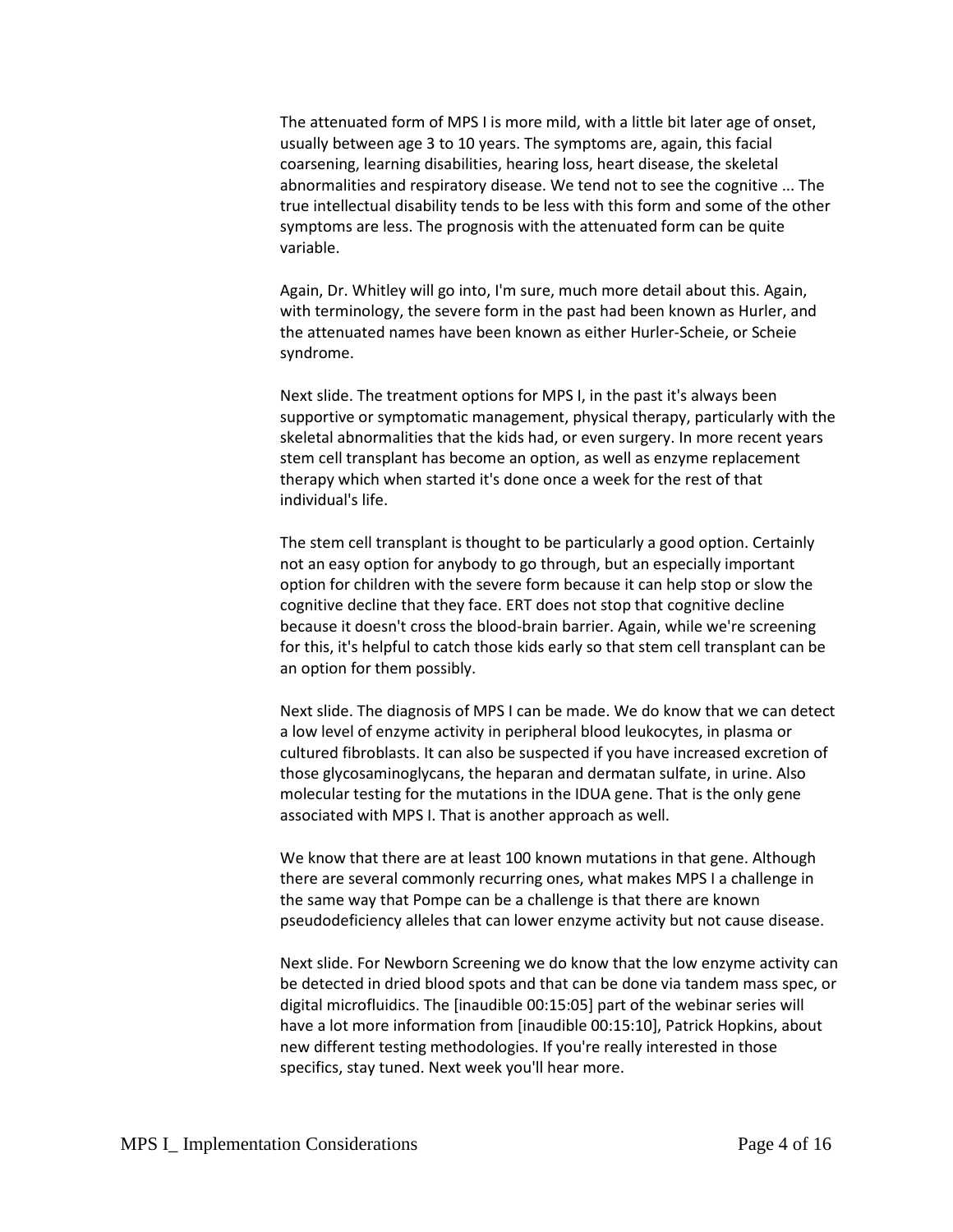February 2015 is when the Discretionary Advisory Committee on Heritable Disorders in Newborn and Children voted to recommend that MPS I be added to the RUSP, and here we are today talking about it.

Next slide. Currently there are five states who are screening for MPS I statewide. Those are the ones here in green. These are Missouri, Illinois, Kentucky, Ohio, and Pennsylvania. I knew of three states, New York, North Carolina, and Georgia who were doing pilot studies for MPS I. That's currently to the best of my knowledge where screening stands right now.

Next slide. Now we're going to talk about some of the resources needed and the timeline considerations. Next slide. You'll keep in mind that we know that there are five states who have started screening statewide. In thinking about this presentation, my approach was to talk with the states who have been doing screening statewide, and to learn more about their experiences.

Fortunately Newborn Screening tends to be, in my experience, a very friendly community of people very willing to help each other out. I reached out to colleagues from the Illinois, Kentucky, Missouri, Pennsylvania and Ohio Newborn Screening Programs with a list of questions. They were kind enough to respond either via email or I spoke with some of them over the phone. These are the type of questions that I was just trying to get more information on.

Just for each of them I wanted to find out some background information, like when did they start screening, and to get some context of, was this voluntary or was it due to a mandate, some basic statistics about how many babies they had screened so far, how many positive they had had, how many true cases, what their testing methodology was and their testing process? Then some questions obviously about their implementation, so how long did that take approximately, were there any special timeline considerations, extra resources needed?

From a follow-up perspective, how much lead time do they give to their medical community? Did they involve any extra specialists besides geneticists? Did they have a diagnostic or follow-up algorithm? What education was done ahead of time? Then what I really wanted to know from all of them is, since they've gone through this processes, did they have any advice for other states just earlier in the process, or any do's or don'ts that they would recommend, now that they have the benefit of experience and being able to look back?

Next slide. Starting off with the first question for the, which was again about their screening background, what I found from talking with each of them, and I should say, this is all organized by question and by state. [inaudible 00:18:44] For Illinois their experience has been that for MPS I there was a legislative mandate that was passed in 2007. They began a pilot study in November 2013 and their statewide screening began in June 2014.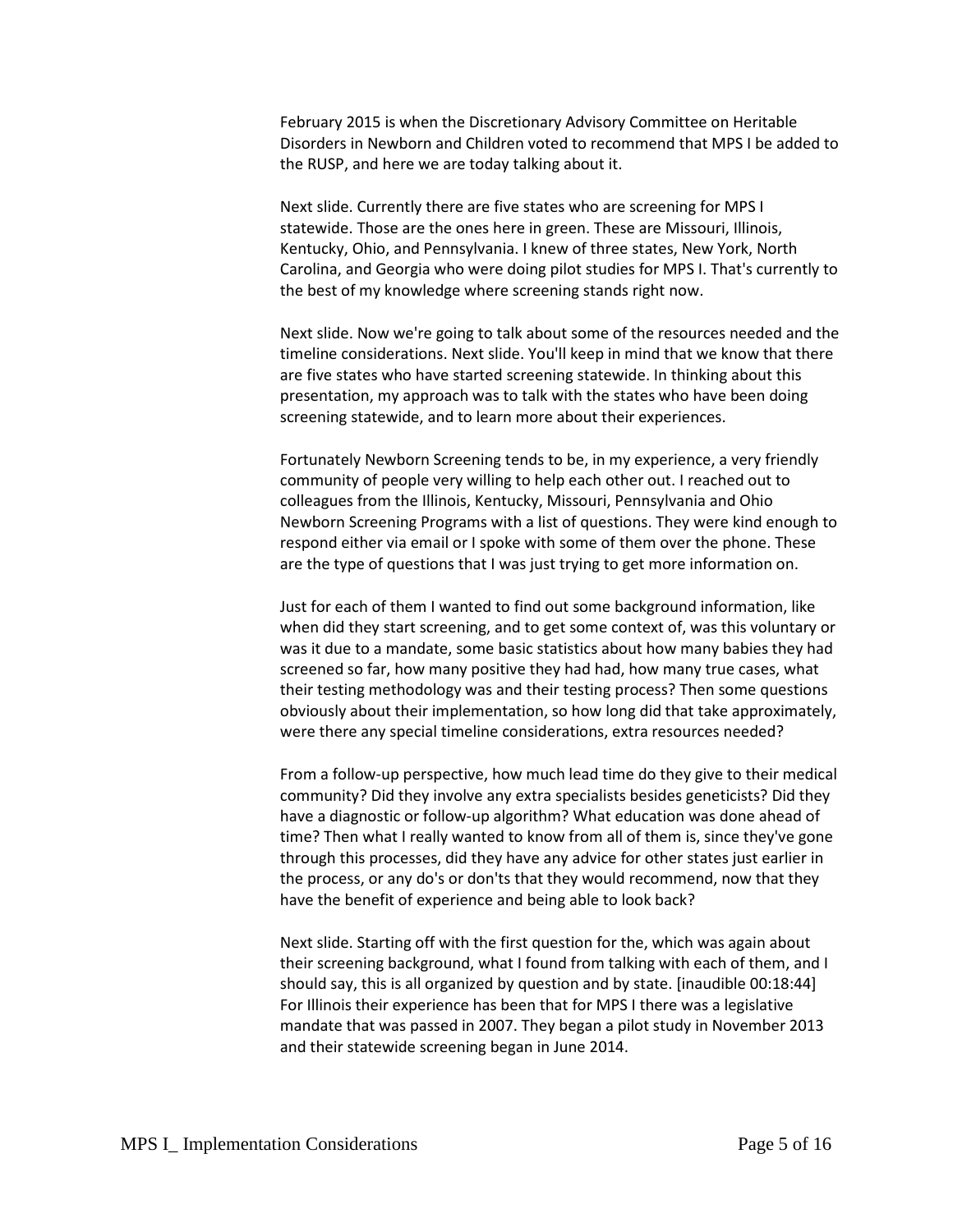For Kentucky, their newborn screening law is written in such a way that they have to test for conditions on the RUSP. As it became clear that that's the direction that it was headed for MPS I, they had begun working towards implementation in anticipation of that. They were then ready to begin statewide screening in February of 2016.

Missouri's experience is different. They've been screening the longest of everybody. They had a legislative mandate screen for five other LSDs. The method that they were using at the time allowed for the addition of two more disorders. They worked with their state advisory group who suggested the addition of MPS I and MPS II. The MPS II didn't work out, but MPS I did. They began screening statewide in January of 2013.

Next slide. For Ohio, their legislative mandate was initially for Krabbe disease, but the method that they were using allowed for the addition of both Pompe and MPS I. Krabbe screening began in July of 2016. In Ohio they are screening for MPS I statewide, but they're not considering this technically live yet because it's not been reported on their newborn screen report. The testing is being done and they are acting on abnormal results and calling these out. They hope to be live this summer. I think there was a holdup with their LIMS vendor on the reporting issue on this one.

Pennsylvania, they had a legislative act in 2014 to add six LSDs to their mandatory screening panel. Pennsylvania has managed for its screening panel, as well as a supplemental screening panel. They had again a mandate to add six LSDs to their mandatory screening panel. That was implemented in February of 2016, but due to the initial funding availability and concerns about there being a 2nd tier test available, only Pompe was initially added to their mandatory panel. The other five LSDs were added to their supplemental panel. MPS I was added to the mandatory panel on February 1st of this year.

Next slide. Here are some very rough statewide screening statistics. [inaudible 00:21:47] there is a little asterisk here, for this little disclaimer on the bottom just really to caution everybody to be careful about making any direct comparisons with these screening statistics between states, because these are all based on different screening methods. Some of these states have 2nd tier testing available, some do not. Everybody has different cut-offs.

I guess I would caution you against making any direct comparisons from one state to the next. In Illinois, they reported that they had screened more than 330,000. Of those they had about 150 who were positive. A little bit of a breakdown of those is they had 12 babies that had variants of unknown significance, so they had phenotypes that were hard to figure out. They had 51 babies who had pseudodeficiencies only. They detected one case, one true case of severe MPS I, as well as eight babies who were carriers of MPS I.

In Kentucky they had screened a little more than 67,000 babies. Of those they had two positives. One turned out to be a carrier and one was a true case. In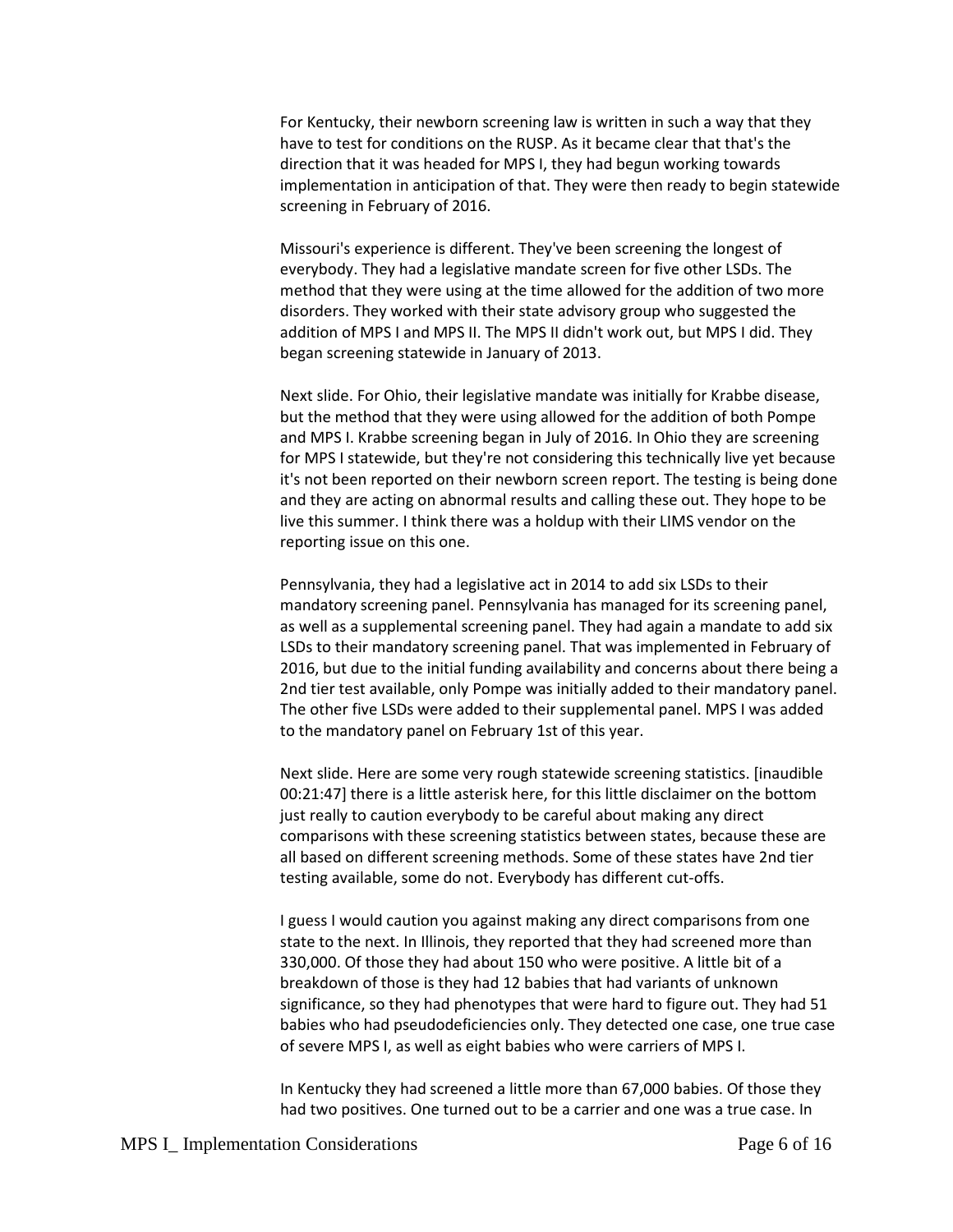Missouri more than 300,000 have been screened so far. This had 133 positives, of which there were two severe MPS I cases and two cases where the genotype was of unknown significance, ones that are still in a bit of a limbo.

Ohio has screened 140,000 babies. Of those they've had 16 positives, two with severe MPS I and eight had negative follow-up testing, two had been lost to follow-up, and then four were pending a diagnosis. In Pennsylvania who's, again, just been screening since February, they've so far screened over 21,000 babies. Of those, with their testing approach, ten have been sent for DNA, which is a 2nd tier. Of those three ended up having no disease, six are still pending and one was lost to follow-up.

Next slide. The methodology used for the different programs. In Illinois they're using an ultra-performance liquid chromatography. They're doing one tier only for the enzyme and they're using a 17-hour incubation is what they reported to us. In Kentucky their testing is contracted out to Mayo for all of the LSDs. Mayo is doing a flow injection analysis, tandem mass spec approach. In the two cases that they have had that were positive, Mayo did perform a 2nd tier testing of heparan sulfate and dermatan sulfate. Otherwise that 2nd tier is still under development, but again, they did do that approach for the two that were positive.

In Missouri they used digital microfluidics platform. They used one tier only for the enzyme and they get same day results. In Ohio they used, like Kentucky, flow injection analysis, tandem mass spec, one tier only. They are considering in Ohio using Mayo's collaborative laboratory integrated reporting, the tool from Dr. Piero Rinaldo, to help reduce their false positive rates. That's a tool that Dr. Rinaldo will be speaking about on the final webinar on this series. They're also considering possibly adding a 2nd tier molecular test.

In Pennsylvania, their testing is contracted out to Perkin Elmer. They're using the same methodology as Ohio and Kentucky. Their process is that if the enzyme is low on the initial sample, they ask for a repeat. Then if it's low on the repeat, then it is sent for DNA testing. They are doing DNA testing as a 2nd tier.

Their implementation experiences by state, Illinois reported that they had initially started off in their implementation with microfluidics assay but they ended up switching to tandem mass spec because at that time that offered a larger scale testing platform to accommodate the addition of other LSDs. They did say that they needed additional lab and follow-up staff to handle that increased workload.

They also reported frustration with working with their LIMS vendor to get the testing up and going. They described that as their rate-limiting step to be able to fully implement and go live with testing. Kentucky, for them, again, they sent their testing out to, it's contracted out to Mayo so the contract first had to go out to bid. It was then awarded. There were several back and forth until that contract was finalized. Then the follow-up group in Kentucky had to modify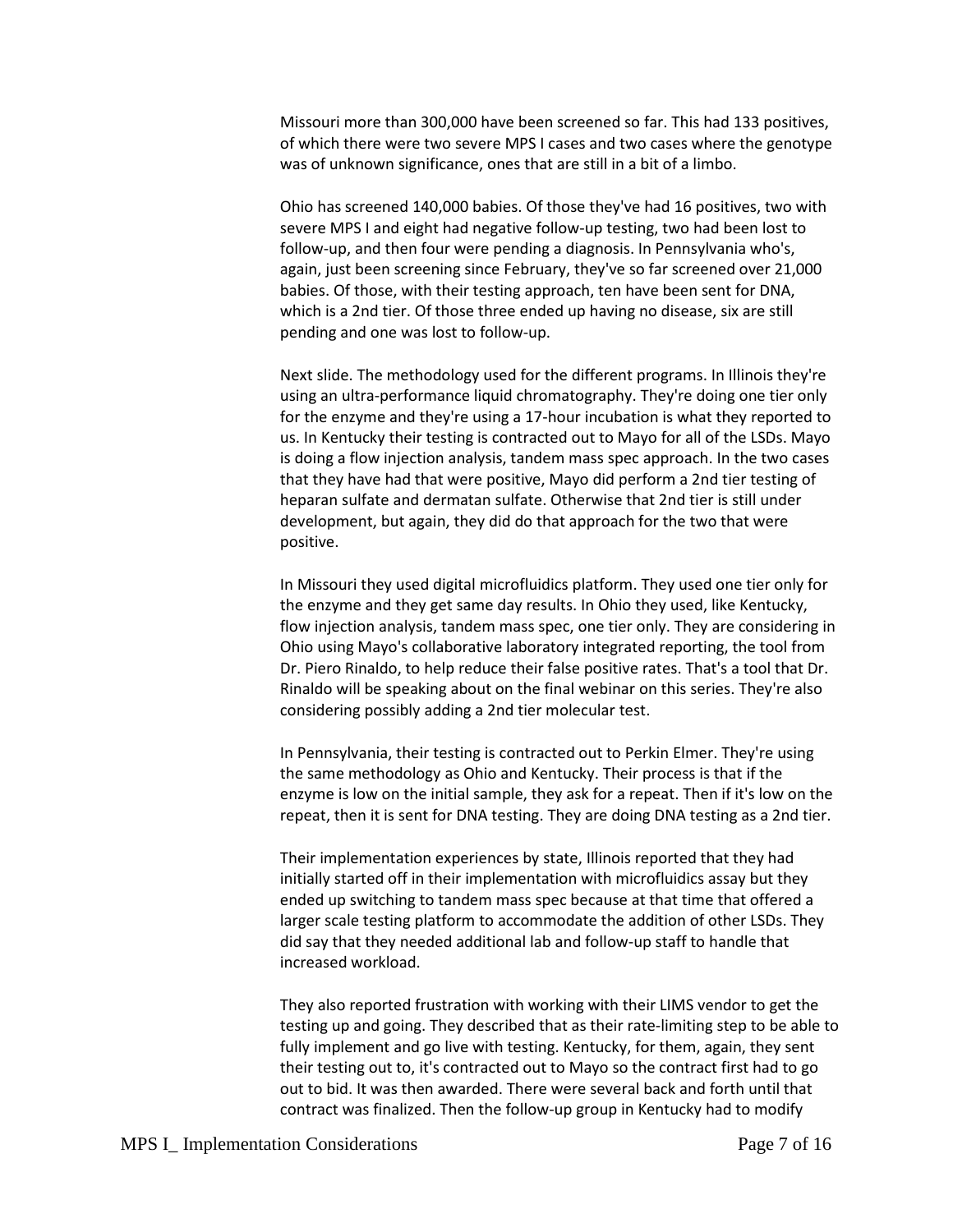contracts with the universities to provide the consultations and confirmatory testing.

In Kentucky again, a similar frustration that they had was working with their LIMS system vendor. They described that as a very slow process. Just something to keep in mind that these are just two out of five states but that's 40% of states doing screening for MPS I so far. That has been a very slow acceptance, working with the LIMS vendors. That might be something you'd want to initiate sooner rather than later, at least those discussions.

Next slide. Missouri again, they were the first to start screening. They had a oneyear startup time for four LSDs, but they were the first in the country to do so. They had to develop the methodologies from scratch. Their mandate did include a mandatory startup date. There was not enough time, funding or lab space for them to use the tandem mass spec screening method. They did what was very helpful to them, is they created an LSD taskforce that included specialists from around the state. I believe there were parent advocates on that group. A lot of the stakeholders that I've asked you to think about in the back of your mind were present on that taskforce, and they helped guide their implementation.

What was a challenge for Missouri especially was that they had to get dry blood spots from confirmed MPS I cases. It's just something to think about. They had just hired in Missouri one full-time employee for the lab, and they also had to provide funding to the genetic referral sectors. That of course might vary from state to state.

In Ohio again, they reported that working with the LIMS vendor to configure the reports has been a timely process. I believe that's why they have not gone live with the reporting. They did have to add staff to accommodate the testing and to handle the weekend and holiday staffing. They also of course needed increased funding to purchase instruments and reagents, to add that staff member, to update their brochure and to update their LIMS system as well. That all unfortunately costs money.

Next slide. In Pennsylvania they reported that their implementation took quite a while, but only because there wasn't initially an agreement that MPS I should be on their mandatory screening panel. Once that was added to their mandatory panel, it took about three months for the lab to be ready for the implementation. Again, they've only been live since February, so they're in the still early stages and they have found that they are sending a higher volume than they had expected for DNA testing. Those that had finished the diagnostic process so far have been normal. They are already considering adjusting their cut-off values that they may be set too high possibly.

That's a summary of what this implementation experience has been for these five states. I just wanted to mention that of course if you have any more specific questions, or as you're getting started yourself, if you want any specific information about resources needed, like for example, how many staff or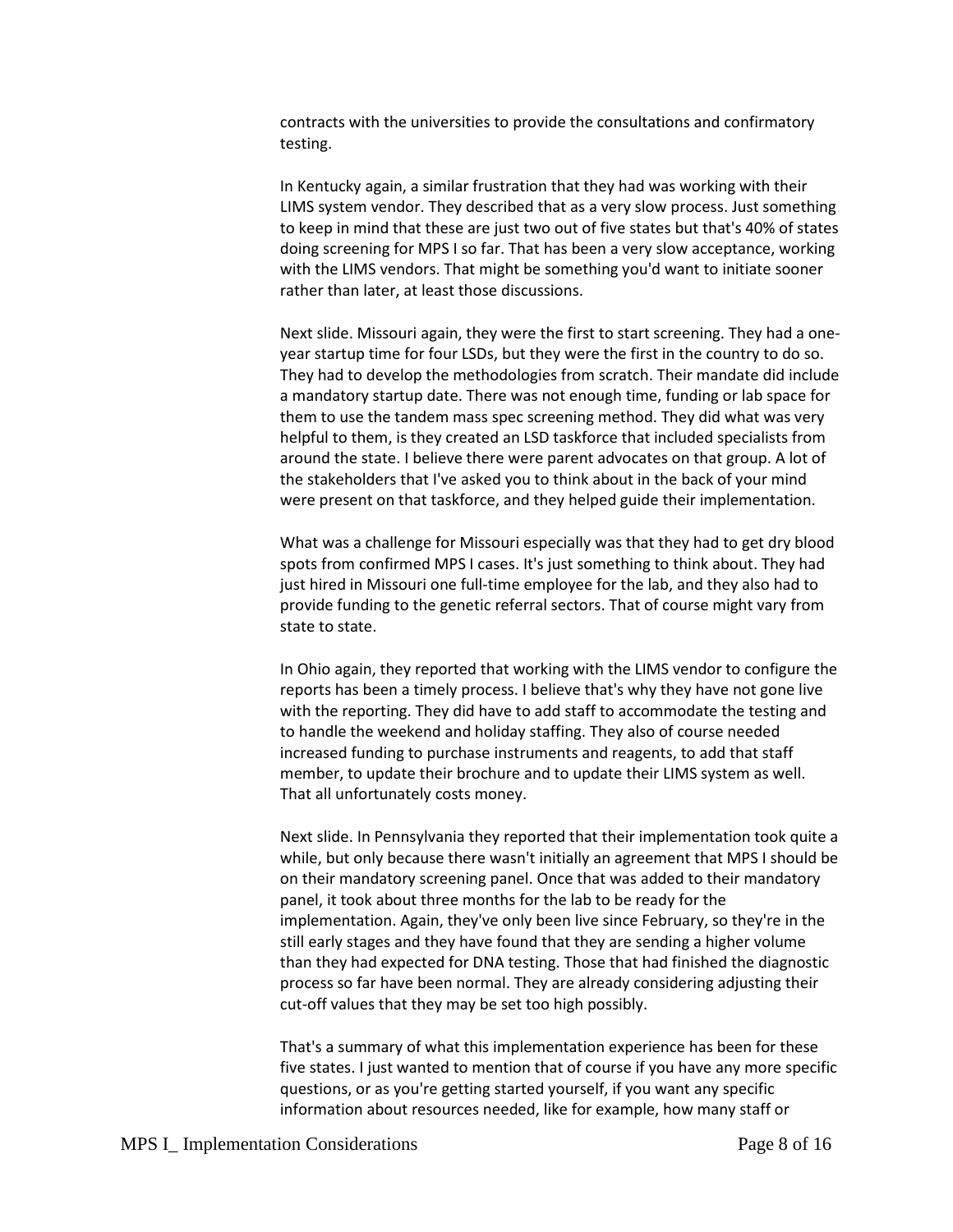instruments were utilized by these labs, I would consider contacting these labs directly because there are many factors individual to each labs that can affect this and they can definitely best explain their setup.

Next slide. For the advice that these states gave, I tried to group it generally in terms of theme. One theme was just the initial planning and the validation of their assays. Several of them advised to just consult with other states who are experienced and have been doing screening already. Here are five examples of states that you could reach out to. I can attest, they're all very friendly and willing to answer questions.

We were given the advice to not listen to rumors about screening methods, that you should really conduct your own investigation and take into consideration all the needs of your program. Try to go into it with an open mind and not think definitely that ... Be open to other screening methods, I guess. Once you do decide on what screening method you will do, they gave the advice to begin securing contracts with instrument and reagent vendors as soon as possible.

It was also advised that obviously you'll need to obtain bloodspots on true positive cases, on pseudodeficiency cases, babies that are carriers, also false positives. Those will all help you validate your screening method. Finding those cases, those true positive and positive controls, they're in high demand and they're in limited quantity. A possibility is being able to utilize the CDC's quality assurance materials, which again is another plug for next week's third webinar in the series. There will be a talk from individuals from the CDC about that program.

Once they had recommended that prior to going live, that you conduct a full population pilot phase where every baby is screened but normal LSD results are not reported. They also said, if you do this, please don't delay the start of that, because you might risk missing a baby in the meantime. Then there was also advice given that you may want to consider having your IRB review of your pilot phase plans ahead of time just to give a second set of eyes, or maybe more than one second set of eyes for consideration.

Next slide. For the test specific, we've seen this in New York but we've also been given the advice to expect possible seasonal changes in LSD enzyme activity levels due to summer heat humidity. I know that's something that we often experience with summer here in New York. Multiplexing with other LSDs to help identify poor quality samples and/or those that have low leukocyte counts. Again, we have found that to be helpful in New York where we're doing Krabbe and Pompe screening, you need some time to tell if the enzyme levels are low for everybody, that this is maybe just not a good quality sample.

Consider using a borderline abnormal reference range that requires a repeat to increase your detection sensitivity without overburdening your referral centers. Then again, explore the possibility of using the CLIR tools available through Mayo that we'll hear more about next week. If you can, the molecular testing is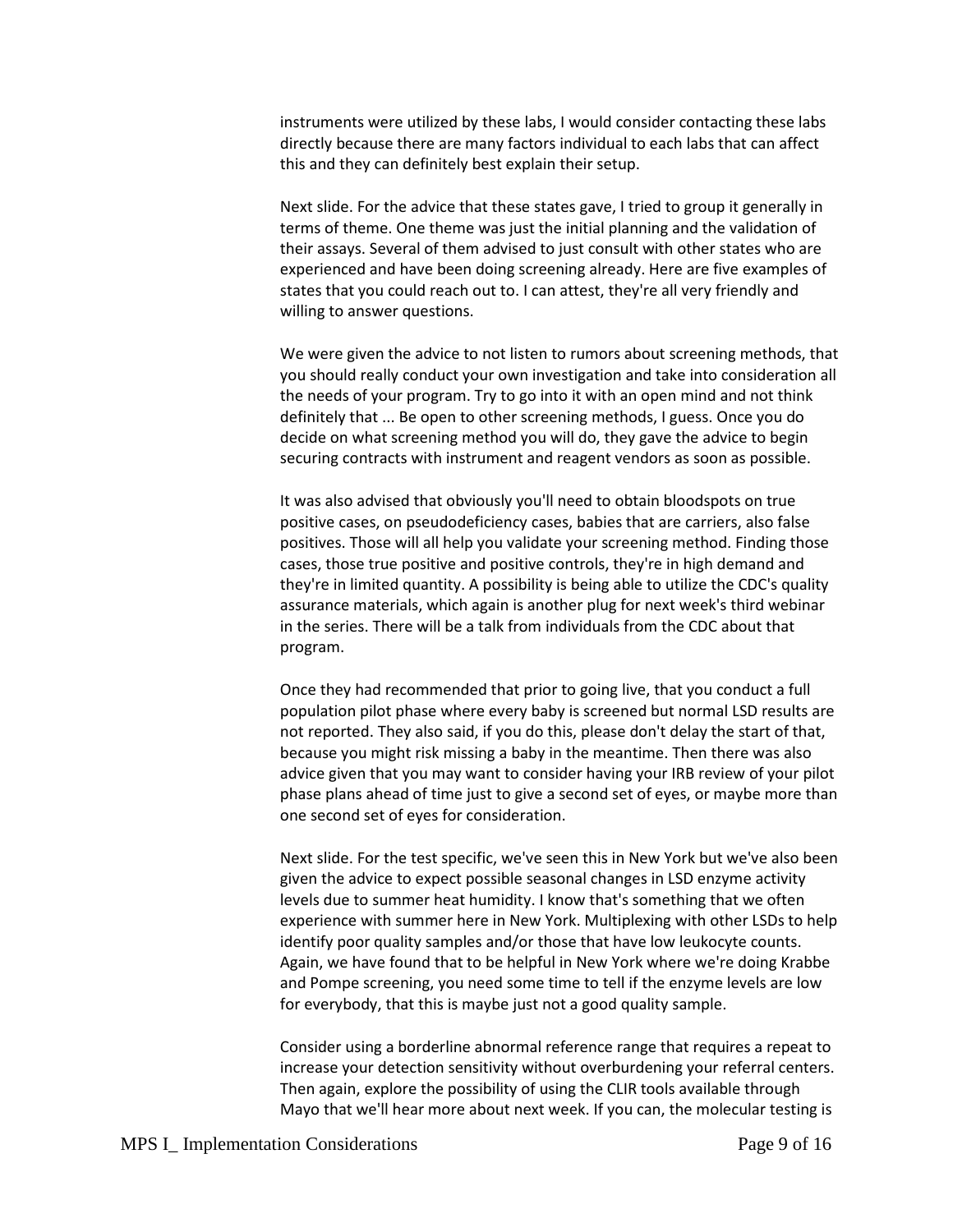very helpful, because of those pseudodeficiency alleles. They pose a significant challenge for interpreting results.

If you are not able to do 2nd tier molecular testing, this is for the states that are not doing it, that they advise working with the specialists in your state to develop a plan ahead of time for genetic testing. That might entail identifying a diagnostic lab that will be easy for the centers to work with, that might be willing to work with the families in terms of the cost of the testing. Just something to think about ahead of time as you're getting closer to going live.

Next slide. Then the last bits of advice. We heard from several states about issues related to their LIMS vendors. Reaching out to them far in advance of your start date was definitely what multiple states recommended doing. Then also you may have to add stuff to do the testing but several states had recommended at least initially when you go live, having some extra staff handy, particularly IT staff can be helpful because they can help troubleshoot any initial issues that pop up.

Next slide. Next what we're going to talk about are some follow-up considerations. Again, follow-up is the part of Newborn Screening that I work in. It's something that I've been thinking quite a lot about, and I'll share my thoughts with you.

Next slide. What has been helpful to us in New York, at least when we were going live with ALD and with Pompe was we created algorithms or flowcharts of what the testing process looks like. I know this seems basic but just to visualize, I've put together two very basic algorithms, one for labs doing MPS screening, but not doing the DNA 2nd tier, and then one with DNA in the 2nd tier.

Just as a basic approach, you'll have a baby that has low enzyme activity below that state's cutoff. This will then screen positive and get referred to a specialist within that state who will order the appropriate confirmatory testing which might include the DNA molecular testing. The confirmatory IDUA enzyme, as well as the urine GAGs. The possible outcomes of that could be, you might have babies that have no disease. They have pseudodeficiency alleles or it turns out maybe they're just a carrier or you have kids that have the severe form of MPS I, or the attenuated form.

Next slide. With DNA, it's a very similar approach, just that you have the babies who have the low enzyme activity. They then go for the molecular testing, but in-house at the Newborn Screening lab. That test that has the capability of weeding out these babies that have either no mutations or pseudodeficiency alleles, so then you're only referring to the specialist the babies who have at least one or more mutations in a variance of unknown significance. Then the specialist will then order the same confirmatory testing, minus the molecular of course, and then they can find different outcomes.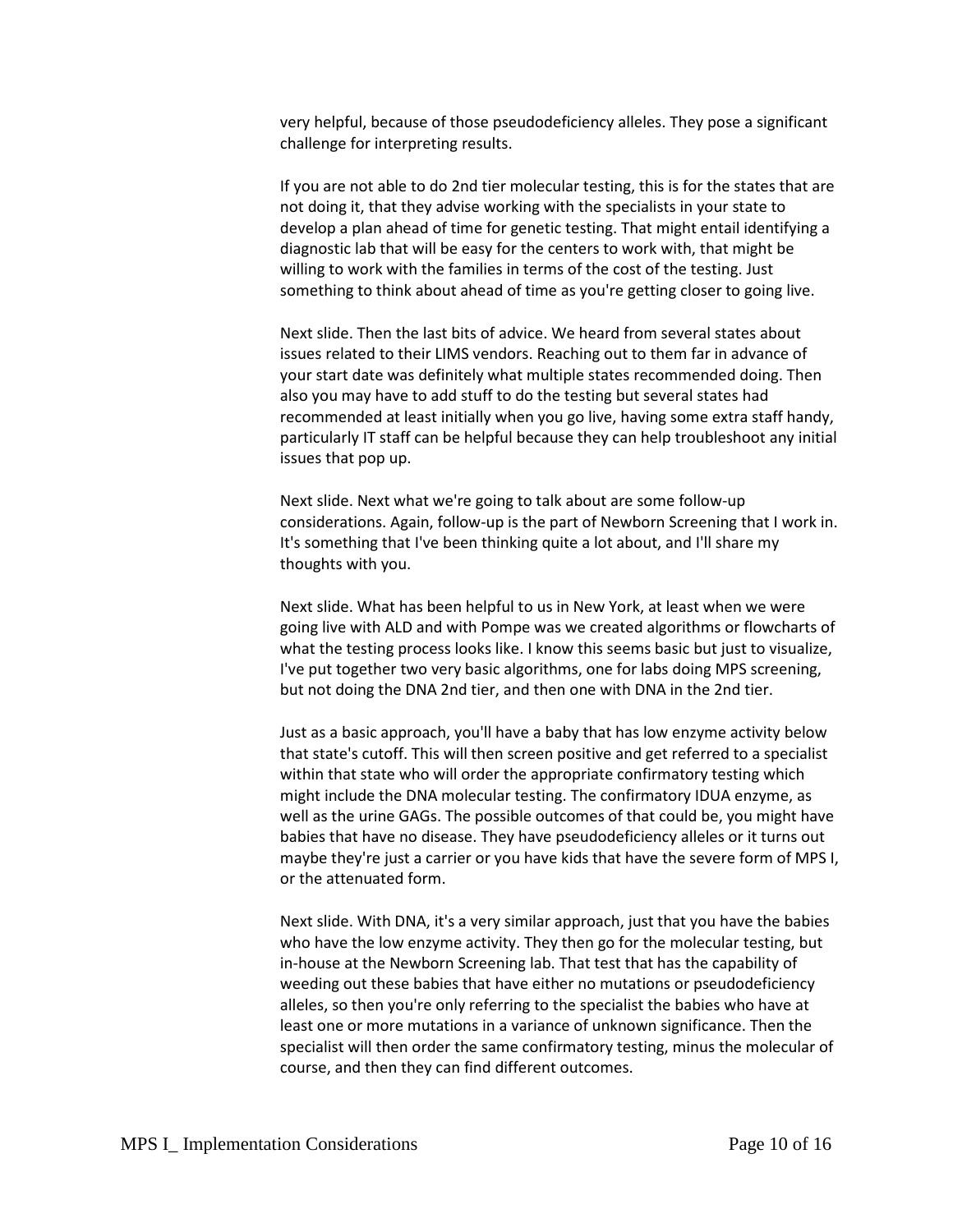Maybe the baby doesn't have the disease or are a carrier. They might have an uncertain phenotype. I should have said actually that you could have an uncertain phenotype in states not doing molecular testing. That's an outcome that isn't always unfortunately possible. We see that a lot with out Pompe cases, where it's not clear these ones when the onset is, not in the initial newborn period. It's very hard to find out what the real phenotype is going to be for the baby.

Then you also will have babies that the initial testing makes it more clear that they either have a severe form of MPS I or the attenuated version.

Next slide. Just to give you a little bit of a jump start. I did do a little bit of research about what labs offer this confirmatory testing for MPS I. I'm not saying this is necessarily an exhaustive list, but this is what I was able to find. For the enzyme testing, Duke and Mayo are doing the enzyme. For the urine testing, Emory, the Greenwood Genetic Center, Mayo, and the University of Alabama are doing the urine.

The molecular testing, there are a lot of options for molecular, but I've only included the ones that are doing single-gene sequencing, or at least the only ones that I know of that are doing single-gene sequencing. The IDUA gene was offered on a lot of labs doing panel testing, but it seems like maybe that's how we need to do single-gene testing. Baylor, Emory, Mayo and Prevention Genetics are offering that testing. Again, this is not necessarily an exhaustive list. This is just what I was able to find quickly.

Next slide. Some considerations just from a follow-up perspective is that MPS I is a multisystemic disease, no matter if it's the sever form or the attenuated form. Initially we always tend to involve some geneticist in our state in the evaluation of these kids. I think that's still the appropriate probably way of managing these but realistically there will be several other specialists involved in the care, diagnosis and management of these kids. They'll include obviously genetic counselors, but also cardiologists, ophthalmologists, orthopedists, neurologists, otolaryngologists, pulmonologists, transplant specialists, plus the babies' pediatricians.

There's probably others that I haven't even considered, but just to make clear that this is something that affects multiple systems. There will be likely multiple specialists involved in the long term care of these kids. These are all people who are stakeholders in this process. It may be important, especially when we're having conversations with the geneticist, to also maybe have that help us facilitate discussions with these providers too.

Next slide. MPS I, and I've touched on this before, because we have a similar challenge sometimes with Pompe, but what can be a challenge is differentiating the phenotypes, so differentiating the severe, versus the attenuated phenotypes will certainly be a challenge at times with MPS I. There are treatment differences, so it actually is important to determine that. The severe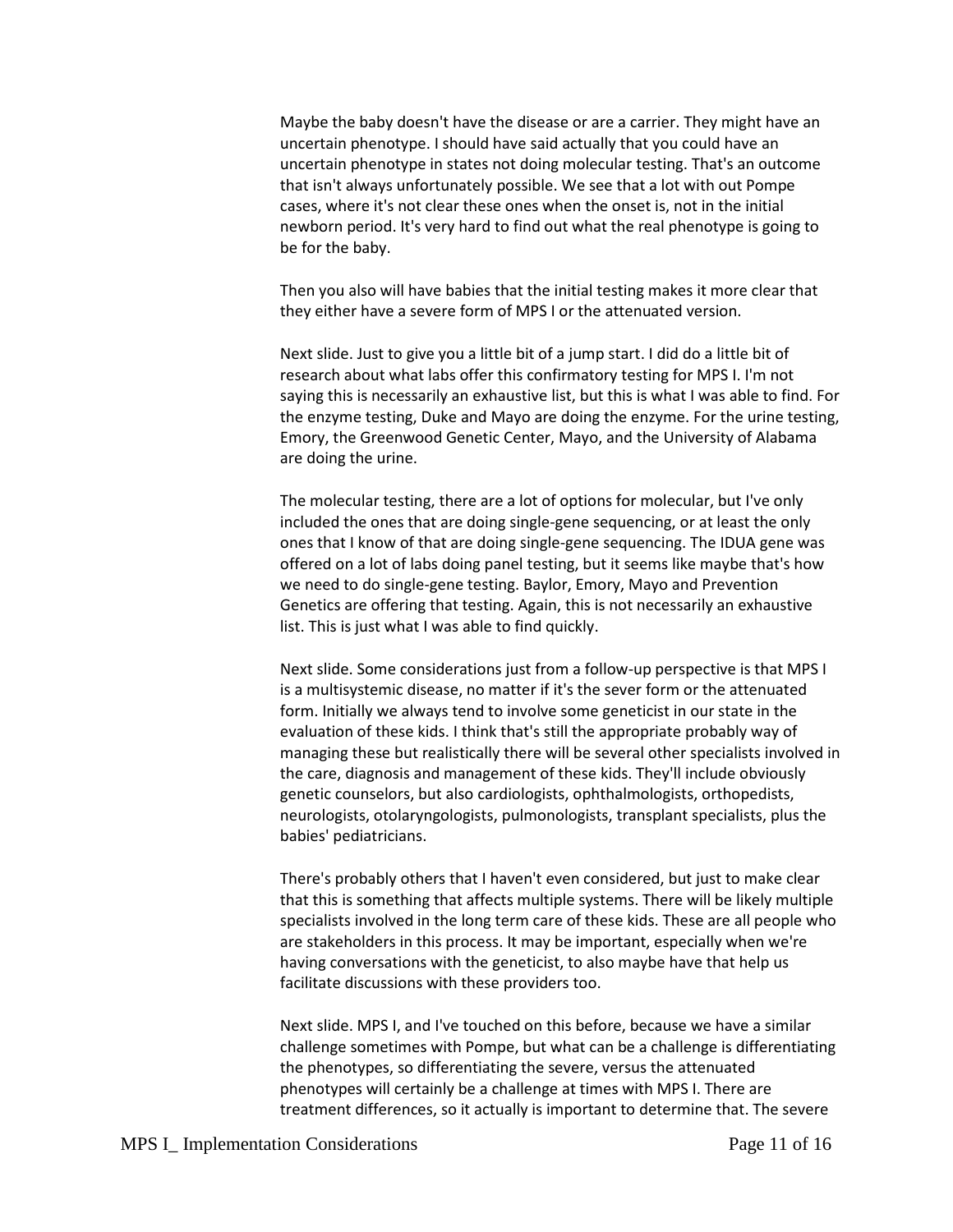form, as I mentioned earlier, the [inaudible 00:42:36] transplant is recommended in that group. The attenuated form, the ERT, is appropriate. [inaudible 00:42:43] transplant can be done in the attenuated group as well but ERT is maybe a more standard approach.

What's challenging is that there may or may not be a symptomatic difference between these babies, especially during the neonatal period. That is definitely a challenge.

Next slide. What is really helpful when it comes to MPS I versus when we were starting with Pompe is that there is at least one publication that is here, that helps us predict where these babies are going to fall in terms of what their phenotype is going to look like. This is an article by Sandra Kingma and her group based out of the Netherlands that came out in 2013. Because it was obvious that we were heading towards doing newborn screening for MPS I, they worked to develop an algorithm.

Next slide. This is what it looks like. You've got babies that have ... Basically based on the enzyme activity, you can get a sense of, if they have very low enzyme activity that's looking more like a Hurler phenotype, you can also include information, like the mutation analysis. Is the baby homozygous for a known mutation for example? That would move him more towards a severe phenotype. Again, Hurler and severe, it's the same thing.

Or maybe the baby has greater enzyme activity, doesn't have mutations that will move him more towards an attenuated MPS I. They did identify in their studies some clinical characteristics that can possibly help distinguish that. That includes whether the baby has an inguinal hernia, or an upper airway obstruction that can possibly help move you one way or another.

This is stuff obviously that we're not going to have to figure out at Newborn Screening Programs. The specialists will be asked to determine this, but I think it's going to be really helpful for the specialist if there are some guidelines already out there to help them figure that out. I can at least speak for the New York group of providers, that they will be happy about this, or happy that this exists anyway.

Next slide. We were also given the advice to work with a specialist to clearly define the disorder and the variants, and their subsequent classifications so that everybody is calling the outcome the same thing. Everybody is calling severe MPS I the same thing, for example. Just to note that we do know that NewSTEPs is working to create case definitions for MPS I, so that's in progress but not ready just yet.

As best you can, try to work with the specialists in your state to ensure that there are available resources and support for families. If you can, planning for long term follow-up is helpful. We were given the advice that you should do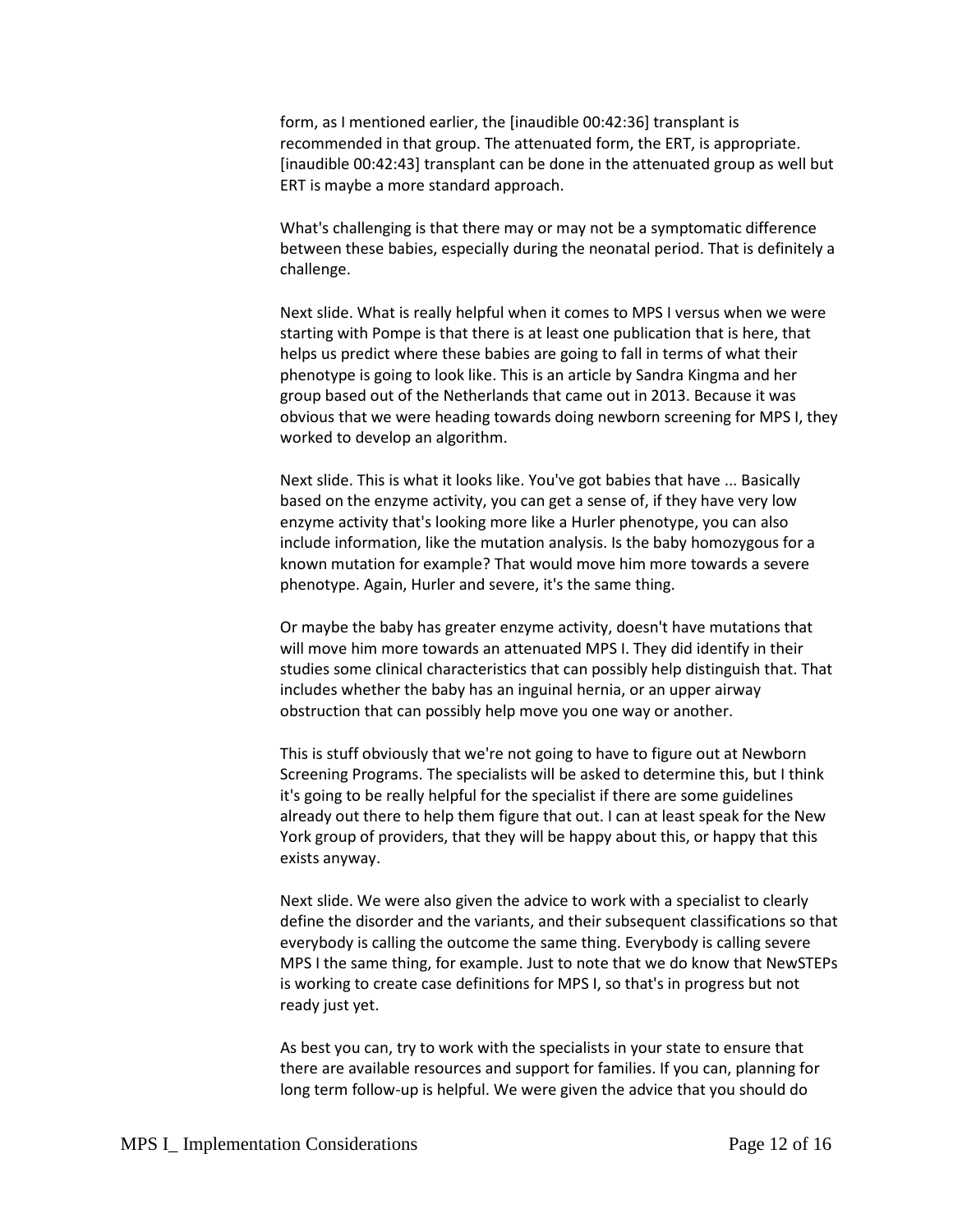broad parent and pediatrician education, and that ideally that should be done at least a couple of months in advance of when you start the screening.

Next slide. That brings us to our last section which is just about education. Next slide. Again, thinking about the stakeholders involved in screening for MPS I, our specialists are a really good resource for helping us put together educational materials, getting advice from them, having them help review materials we have put together. Just a plug, I am a genetic counselor myself, full disclosure but genetic counselors have to be really good at putting together educational materials. That's something that we literally do as part of our training.

If you have genetic counselors in your state, and I'm sure I guarantee all of you do, they're a good source to help be able to put resources together. If you have genetic counselor in training programs in your state, they might have eager students who would be willing to help put educational materials together for you. Also, other audiences just to consider in terms of putting together educational materials are your pediatricians in the state. What are they going to need to know when they have a baby who is a patient of theirs test positive for MPS I?

There is not currently an ACMG fact sheet available. I know that a lot of states use that. There's not currently one for MPS I. Hopefully one will be coming. You may need to consider putting something together if you have relied on the ACMG fact sheets in the past, or ACT sheets I should say. Hospitals, again, I think will appreciate knowing that MPS I screening is coming. Sometimes they need to make configurations with their laboratory, like information systems as well.

Some basic level of communication and education with them, I think will be very appreciated and go a long way to make this as smooth a process. Then with the public and parents, it's hard to do of course a mass education effort with that wide audience, but certainly making patient friendly, family friendly fact sheets and brochures is really important.

Next slide. Just some thoughts about different ways that you can get your education efforts out there, doing brochures and fact sheets on your website is a good way to get information out there.

Next slide. Just some last considerations when it comes to education and is just thinking about the timeline of education efforts when it comes to rolling out screening for MPS I. Thinking about this, there's some different approaches you could take. You could do a big education blitz just prior to the start of your rollout. Some states have chosen a more just in time education to pediatricians, so maybe not notifying all pediatricians ahead of time for fear that that might just get lost in all of the noise that all of the other communications that they get all the time, but perhaps giving them education on a case by case basis as they get referrals for babies that have screened positive for MPS I.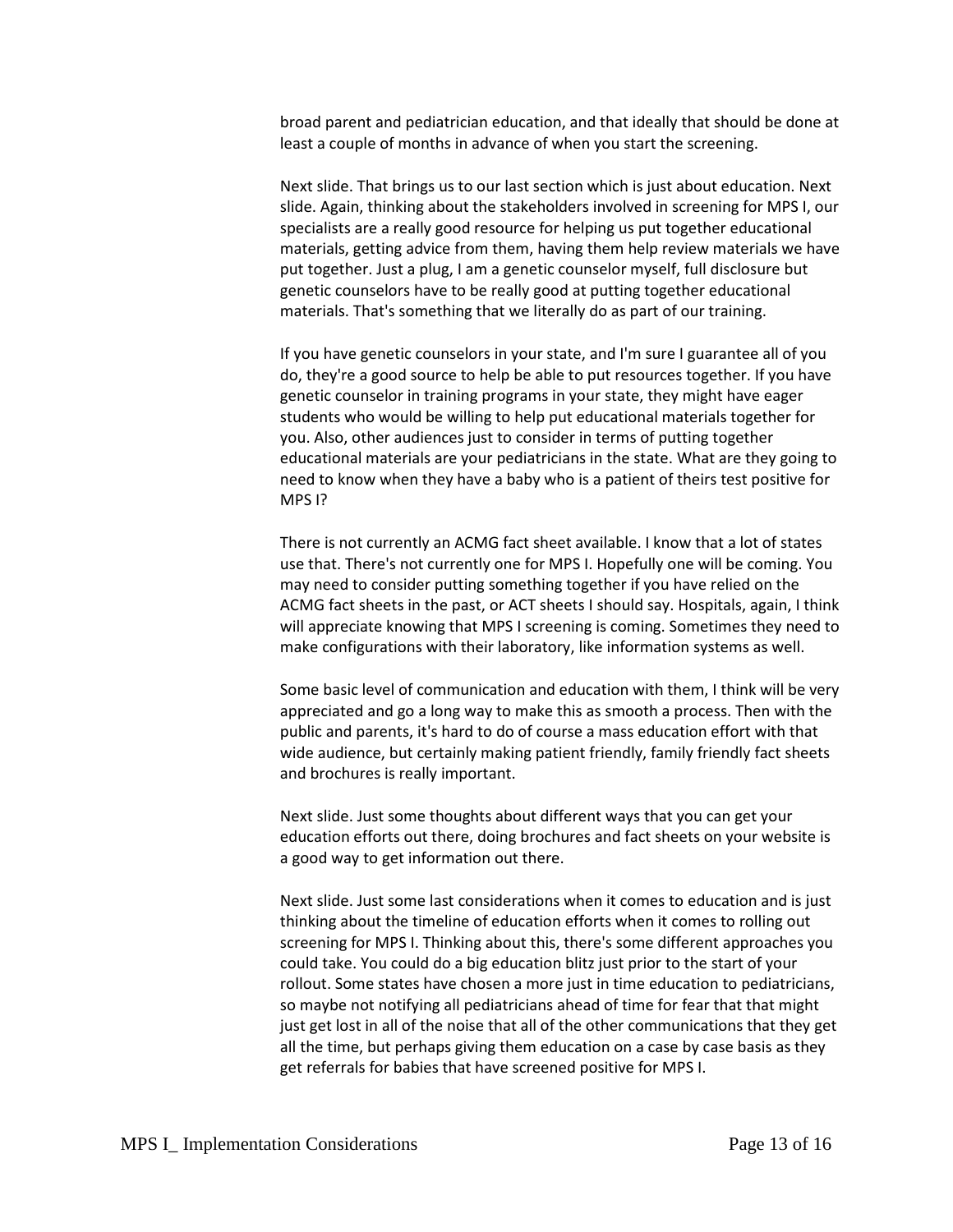|                  | I'm not saying that one of these is the right approach or not. I would actually<br>just urge you to consider what has worked or not worked in your state in the<br>past, or have you set a precedent in the past with your providers in your state<br>about how you handled that? That's going to be very dependent from state to<br>state, I think. These are just some food for thought.                                                                                                                                                                                                                                                                                                                                     |
|------------------|--------------------------------------------------------------------------------------------------------------------------------------------------------------------------------------------------------------------------------------------------------------------------------------------------------------------------------------------------------------------------------------------------------------------------------------------------------------------------------------------------------------------------------------------------------------------------------------------------------------------------------------------------------------------------------------------------------------------------------|
|                  | Next slide. Lastly these are just some education resources that are out there and<br>available right now if you just want to have a place to look to get started. Baby's<br>First Test has a page about MPS I. Genetics home reference is always a good<br>resource. There is also the National MPS Society who has a lot of good<br>information about MPS I. Like I said, the ACMG actually they're not yet available<br>for MPS I but hopefully will be before too long.                                                                                                                                                                                                                                                     |
|                  | Next slide. Last is just QA and closing. Next slide. I'm going to turn that over to<br>Patrick in a minute, but I just [inaudible 00:52:50] wanted to say a thanks to the<br>colleagues who I spoke to at the five programs screening for MPS I. In Illinois<br>that was Claudia, Rong and Khaja. In Kentucky, Darrin, Pennsylvania it was Kelly<br>and PJ, in Missouri Patrick, Jami and Tracy, and in Ohio, Rosemary. Thank you to<br>all. All of these folks were so kind and helpful to allow me to pester them with<br>these questions.                                                                                                                                                                                   |
|                  | Next slide. These are some references that you might find helpful. Next slide.<br>This is my contact information, as well as my colleague's Beth Vogel. She's a<br>genetic counselor here in New York who many of you know. If you have any<br>questions, you can reach out to either of us here at the New York lab.                                                                                                                                                                                                                                                                                                                                                                                                          |
| Patrick Hopkins: | Thank you, Sarah, very much for excellent presentation. We will now begin<br>taking questions. Press *7 to unmute yourself and ask a question over the<br>phone, or type into the chat box and we'll read it off. Please call with your<br>questions or enter them.                                                                                                                                                                                                                                                                                                                                                                                                                                                            |
| Laura Russell:   | We do have one question in the chat box. You mentioned gaging whether the<br>sample results are inconclusive based on other enzyme values. How low should<br>the other enzymes be to say that the results are invalid?                                                                                                                                                                                                                                                                                                                                                                                                                                                                                                         |
| Sarah Bradley:   | I'm sitting with Joe Orsini from the New York lab and I'm going to let him answer<br>that because he does a lot of that with our pilot results.                                                                                                                                                                                                                                                                                                                                                                                                                                                                                                                                                                                |
| Joe:             | This is Joe. We do not have what I would call a way of doing it for MPS I that I<br>would recommend just yet, but I will have some ideas on the talk coming up<br>Wednesday if you would listen on that. I can tell you, we do set up a borderline<br>range from what we're doing with Pompe and Krabbe right now, where we're in<br>the range of enzyme activities that we really have not seen. It's a conservative<br>range that we have not seen. Many cases are real cases and we see other<br>enzymes, if they're all low  What we end up doing is running a sixplex or<br>anytime we see a low GAA, [inaudible 00:55:27]. If all the remaining enzymes<br>are low, then we adjust up based on the results of that test. |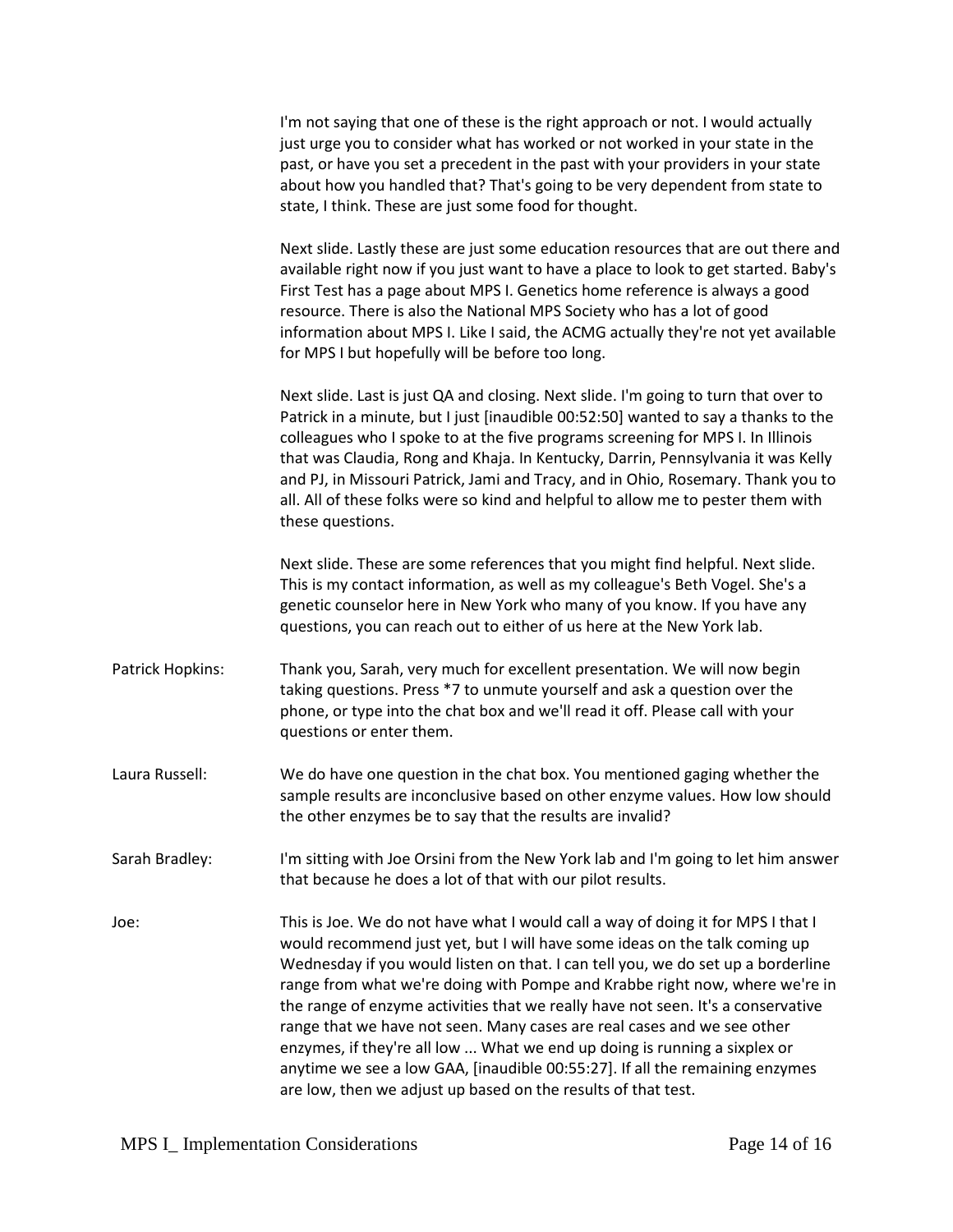|                | If all the enzymes are low, and for us we use a 20% of mean category, if we see<br>several enzymes below 20%, including MPS I, then we request a repeat of those.<br>Where it gets a little tricky is when you have low results or moderate results,<br>which I think this question goes to, honestly that's where we're looking for with<br>[inaudible 00:56:00] in the database to help decipher some of those.                                                                                                                                                                                                  |
|----------------|--------------------------------------------------------------------------------------------------------------------------------------------------------------------------------------------------------------------------------------------------------------------------------------------------------------------------------------------------------------------------------------------------------------------------------------------------------------------------------------------------------------------------------------------------------------------------------------------------------------------|
| Laura Russell: | Thank you, Joe. If you would like to ask a question over the phone, press *7 to<br>unmute yourself. We do have a few more questions in the chat box. If 2nd tier<br>tests are negative for MPS I, does this mean that MPS I is ruled out?                                                                                                                                                                                                                                                                                                                                                                          |
| Sarah Bradley: | In New York what has been our approach with Pompe and what will, I think,<br>likely is going to be our approach for MPS I, is if we have a baby with low<br>enzyme activity who has 2nd tier molecular testing but no mutation is detected<br>or only pseudodeficiency alleles, we don't refer those babies out. The mailers<br>are sent out. If no mutation is detected, we state that. It's a screen negative<br>result. If pseudodeficiency alleles are detected, we report that they were<br>detected but that we don't expect that the baby will have disease and say that<br>no further testing is required. |
| Laura Russell: | Great, thank you. We have another question in the chat box. This person just<br>wants to clarify that Mayo has 2nd tier testing for MPS dermatan and heparin<br>sulfate on dried blood spots.                                                                                                                                                                                                                                                                                                                                                                                                                      |
| Sarah Bradley: | That's a great question. I didn't  Oh, you're saying that they do? Sorry. Is that a<br>question or a comment?                                                                                                                                                                                                                                                                                                                                                                                                                                                                                                      |
| Laura Russell: | It's just that the person wanted to clarify that Mayo has the 2nd tier testing for<br>dermatan and heparin sulfate on dried blood spots.                                                                                                                                                                                                                                                                                                                                                                                                                                                                           |
| Sarah Bradley: | They do have a 2nd tier test available. They're doing this testing for Kentucky. I<br>know that they are working to develop a 2nd tier test of the dermatan and<br>heparin sulfate. It didn't sound to me like that was live 100% yet. In terms of the<br>actual confirmatory testing, they've not contracted with Mayo for testing. I<br>know they do the urine GAG. I don't know if they accept other sample types for<br>that or not. I didn't think to ask that question. That's a good question. You might<br>want to ask Mayo directly.                                                                      |
| Donna:         | Can you hear me?                                                                                                                                                                                                                                                                                                                                                                                                                                                                                                                                                                                                   |
| Sarah Bradley: | Yes.                                                                                                                                                                                                                                                                                                                                                                                                                                                                                                                                                                                                               |
| Donna:         | Hi. This is Donna. I'm a genetic counselor at Mayo clinic. I was a clinical<br>counselor in Missouri. Yes, we've had orderable dried blood spots for 2nd tier<br>MPS testing. It has been live and orderable since November.                                                                                                                                                                                                                                                                                                                                                                                       |
| Sarah Bradley: | Oh, good.                                                                                                                                                                                                                                                                                                                                                                                                                                                                                                                                                                                                          |